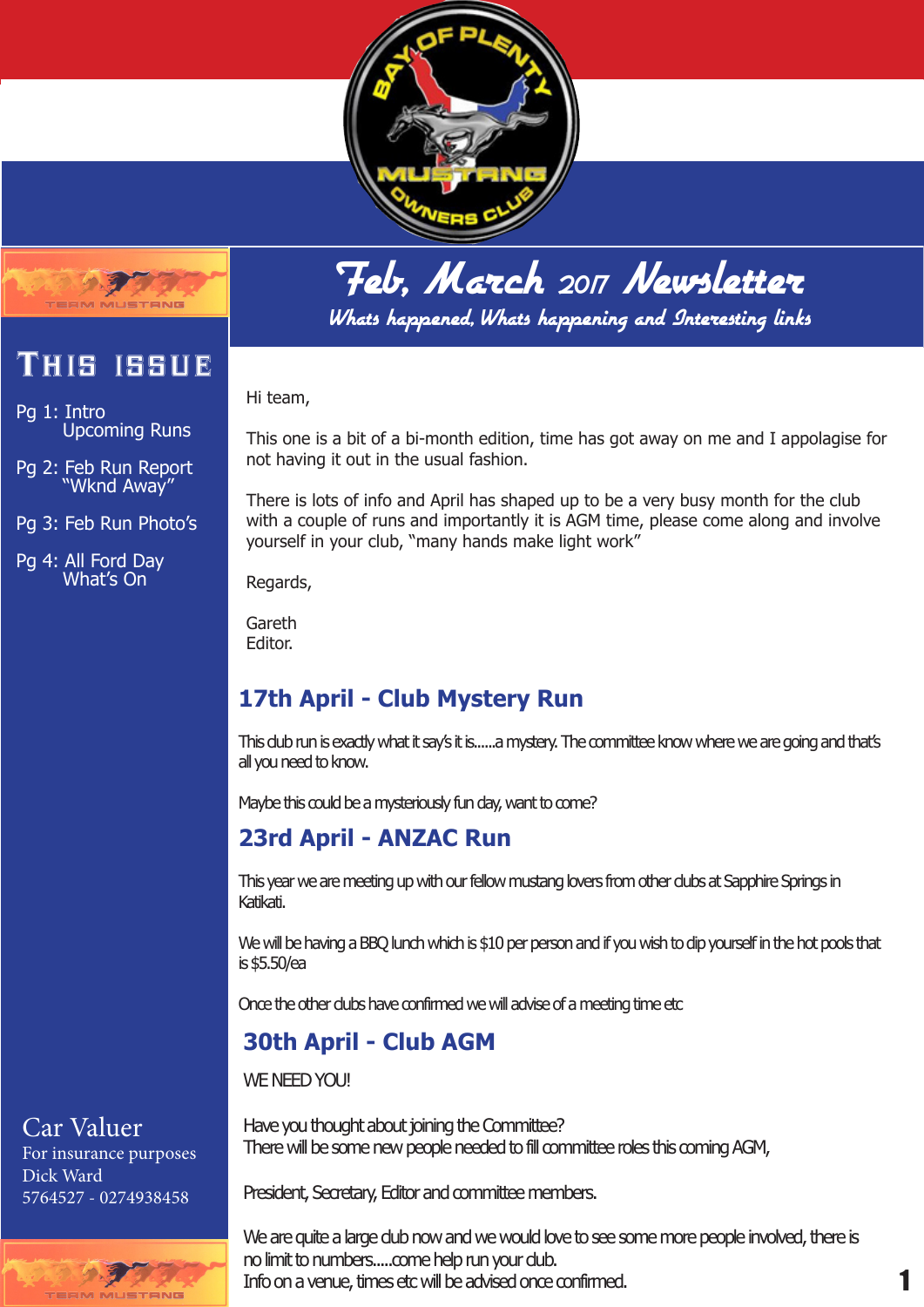## **Feb Run - Weekend Away, New Plymouth.**

#### Feb Run

What a lovely day for our drive to New Plymouth. 7 cars met at the lakes leaving at 8.30, after gassing up and coffee off we went to meet 5 more cars from Rotorua at Kihikihi. With 12 cars now we headed off to Te Kuiti for our morning tea and a chat about what we had planned for the weekend. The sheriff was appointed and off we go..... next stop Mikes Brewery just outside of New Plymouth for lunch and a well-deserved cold beer etc.

Once we were all booked in to the Flamingo Motel we all gathered round to enjoy drinks and nibbles and lots of chatter and laughter. Time for fining session and there had been plenty of incidents for our sheriff Wendy and her assistant Mellissa to keep them busy.

Time to sort out the food, a couple of us headed off to supermarket for supplies. Many thanks to Grahame and Pauline for generously donating some delicious Pheasant patties for our build a burger meal, they were delicious ,many of us not having eaten this before. After dessert and cleaning up some of us headed up to the festival of lights at Pukakura park, wow it was beautiful hope you have seen the photos on the clubs Facebook page. A nice way to end a very pleasant day.

Off to the golden arches for sunday breakfast then off to the racecourse to meet up with 14 cars from Taranaki club, we had been in touch with their president and Mark Phillips very kindly arranged a great cruise out to Whangamomona, lunch in the pub, such a hot day, it was an impressive site seeing the mustangs all lined up right down the main road (might be the only road there) after a great lunch and catch up with Taranaki members, and the usual suspect showing the MX5 club how to leave some rubber behind. We had all been invited to visit the home of the man who organises and runs for Americana, wow what a mancave he had , the entrance was an American diner ,in his garage were 34 coupe, 30's Roadster,1970, SS Chevelle,Corvette Racecar, and a Dodge HELLCAT 700hp also a huge collection of Nascar memorabilia. We were all then taken to another shed with lots more of his toys ,many thanks to john for letting us all look at his collection and thanks again to Taranaki for arranging this.

Dinner tonight was at the American diner in town and we were joined by 10 Taranaki club members was so nice to spend time with them they have been so hospitable big thank you to them all. After dinner, we were off to the light festival again with those that didn't make it the night before and a few of us that had already been we were lucky to be met by Dianna Fever from Taranaki club who gave up her evening to take us around it turns out that the night before we had missed out on so much. Thank you Dianna I think you wondered what on earth you had done when we all got in to the kids area and became 5 years old again we all had a great laugh. Monday off to breakfast and final fining session and draws. The dip stick went to Gillian Stops, thank you David! best presented went to Paul Stops, the fine money was split into 3 which tells you how naughty some of us were, Grant and Vicki won the petrol voucher and Roger won the vtnz voucher. Many thanks to them for donating these.

On to the Mini putt Kelvin had been struggling all weekend to contain his excitement about the mini putt, something different this year Glow in the dark Mini Putt check out the photos on Facebook, was hilarious. Duncan was our champion this year and Lisa was the winning lady well done guys. time to start heading home it was decided to stop at Mokau for the best Whitebait fritters around unless you are near Sues who I've heard does a mean one.

Thank you all for a very enjoyable weekend, hope you enjoyed it as much as we did. next year it will be anniversary weekend again destination to be advised. if you haven't already check out the pics. Taranaki club we would love to return your hospitality so if ever you fancy a weekend in the Beautiful Bay of Plenty just let us know .

Regards, Paul & Gillian.

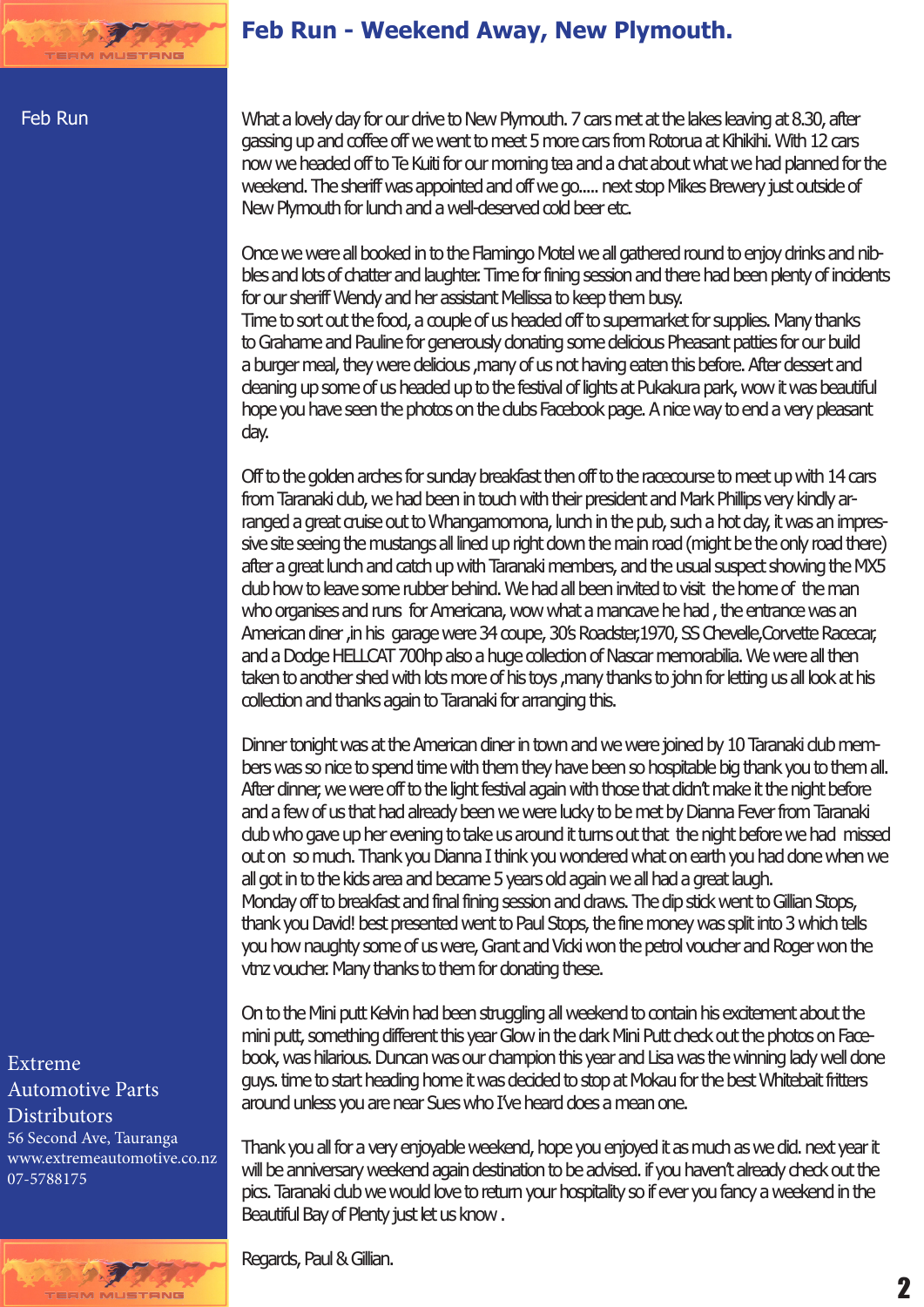Feb Run Photo's

TERM

STANG